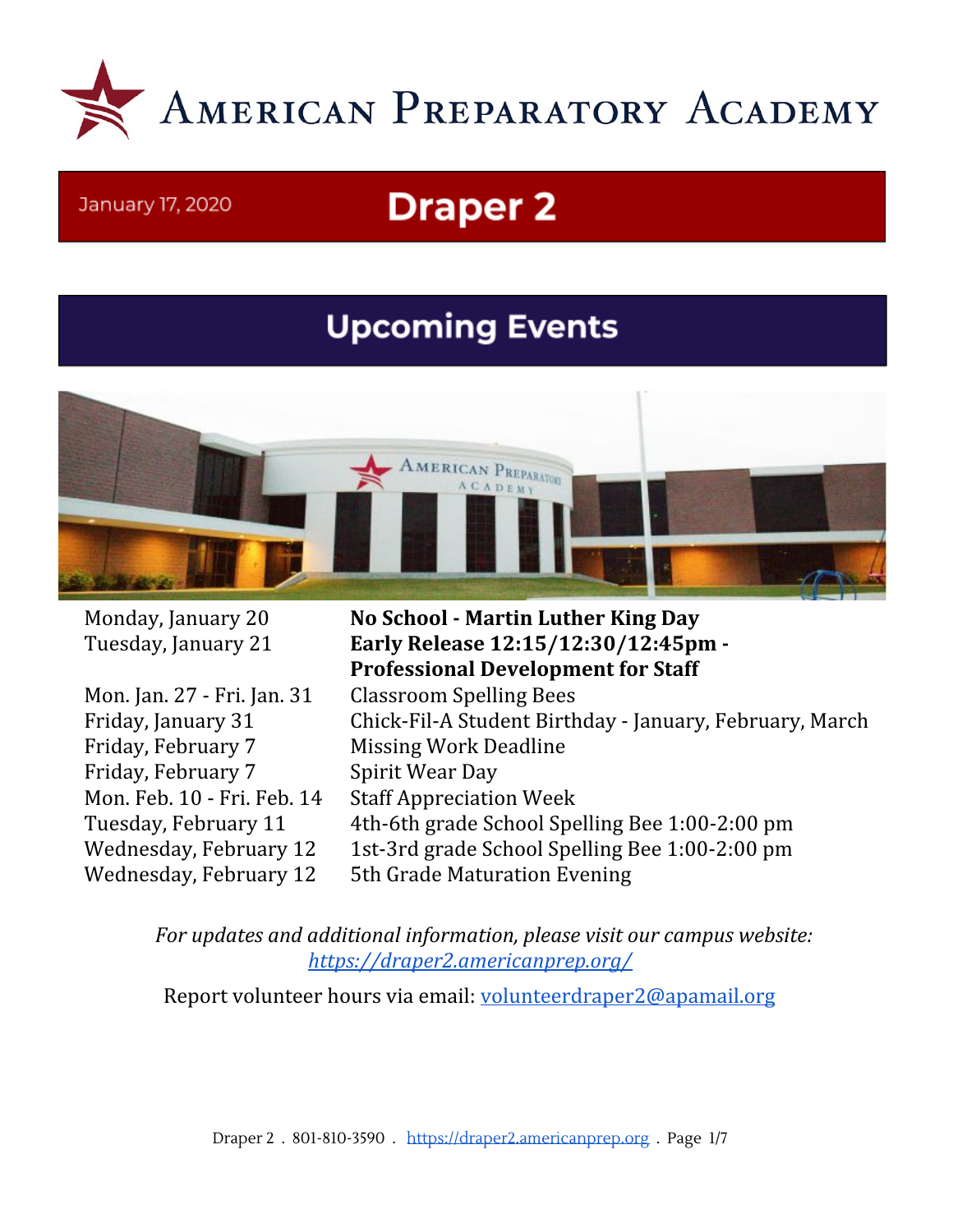

# **January Builders Theme - I am a builder when I work diligently.**

In a fascinating book written a few years ago called Outliers, author Malcolm Gladwell studied the lives of tremendously successful groups or individuals to find out how they attained success. In this book, a team of psychologists in the early 1990's, in Berlin, Germany, studied the practice habits of violin students in childhood, adolescence, and adulthood. All were asked, "Over the course of your entire career, ever since you first picked up the violin, how many hours have you practiced?"

All of the violinists began playing at roughly five years of age with similar practice times. However, at age eight, practice times began to diverge. By age twenty, the elite performers averaged more than 10,000 hours of practice each, while the less-able performers had only 4,000 hours of practice.

It was shown that elite performers more-than-double the practice hours of the less-capable performers. The Elite are more diligent. The diligent software developer writes code at work, as well as writing software on her own time. The diligent athlete practices on the field with his teammates, then goes home to watch game films. The diligent physician listens to medical podcasts in the car during the car ride home.

We can all become great at something by being diligent. Think about what you like to do and how you would like to become even better at it; then work diligently to achieve it!

# **Upcoming Event Details**

## *Early release/Professional Development - Tuesday, January 21st*

Tuesday, January 21st will be an early dismissal day. Pick-up times for this day are 12:15 pm, 12:30 pm, and 12:45 pm. The buses will leave at 12:25 pm. No clubs meet on this day. Please make arrangements for your students to be picked up early on this day. All of our staff will be participating in professional development and will not be available to supervise students.

**AM Kindergarten only will attend.** PM Kindergarten will have the day off. Watch for an email from your teacher about pick up details.

#### *Classroom Spelling Bees - Monday, January 27th - Friday, January 31st*

Each classroom will hold their own spelling bees according to where it will best fit into their individual schedules.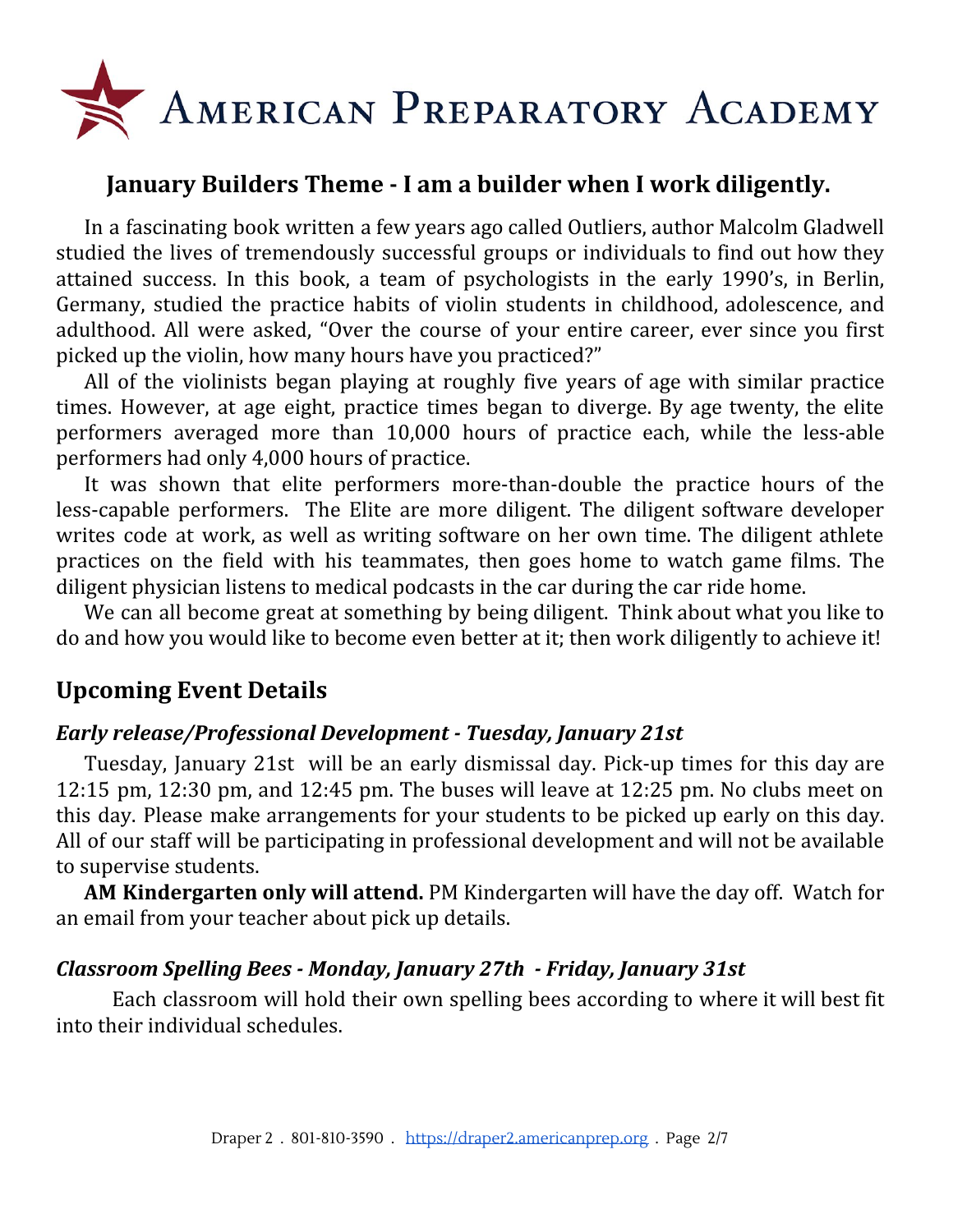# AMERICAN PREPARATORY ACADEMY

# *Chick-Fil-A Birthday Celebration - January 31*

Chick-Fil-A is bringing chicken nuggets to our students who have birthdays during January, February, and March. If your student has dietary restrictions, please let us know and they will be given a fruit cup instead. Email [dcampbell@apamail.org](mailto:dcampbell@apamail.org) no later than January 24th, with your student's name, grade, birthdate and the nature of their allergy/restriction.

# **From the Administrative Office**

## *School Lunch Update*

You can now order lunch until the end of the year! <https://apalunch.h1.hotlunchonline.net/>

Please contact your school lunch workers if you need assistance -

Mrs. Kim [ekim@apamail.org](mailto:ekim@apamail.org) and Mrs. Marcotte Imarcotte@apamail.org.

# *From the School Nurse - Vision Screenings*

# THANK YOU DRAPER 2 PARENTS!

Vision Screenings went great and I couldn't have done it without your help! Especially since the sign-ups only went out a few days before -- you all pitched in and filled in those gaps so quickly! And, with your help, we got every student through just as quick! Thank you again for being awesome and supportive parents!

For any parents that are willing to travel for volunteer hours, we also need help with vision screenings at West Valley 2. Thank you!

- February 26 (12:25 pm 2:00 pm Secondary
	- <https://www.signupgenius.com/go/70A054DA9AA2BA2FD0-west4>
- $\bullet$  February 27 (8:10 am 10:045 am) Elementary

<https://www.signupgenius.com/go/70A054DA9AA2BA2FD0-vision>

## *Bookkeeper Needed*

The American Prep Education Foundation is looking for a bookkeeper to work 15 hours per week, preferably 3 hours each day school is in session. Quickbooks experience is required. If you are interested in this position, please go to [americanprep.org](http://americanprep.org/) and fill out an application on the careers section.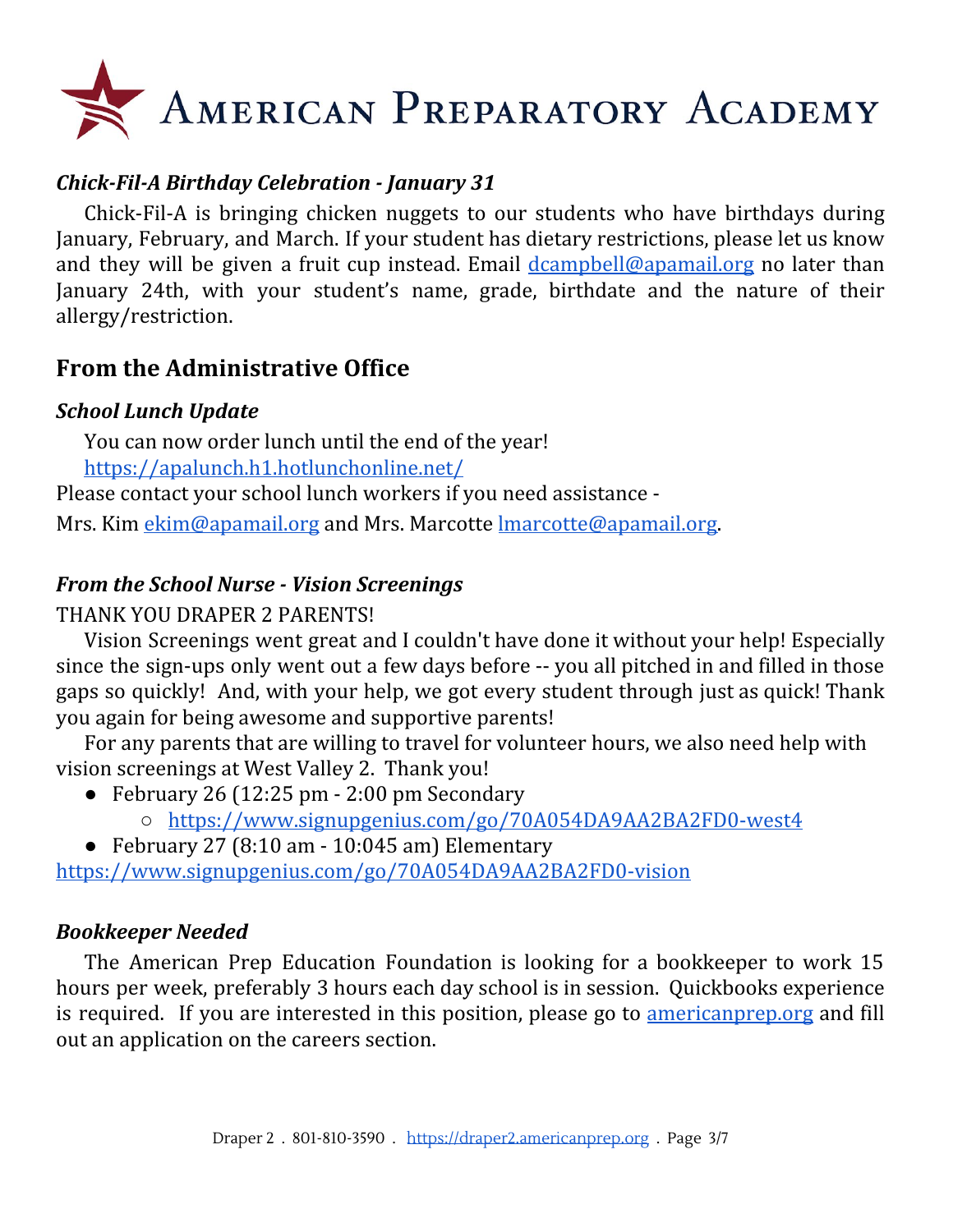

# *Morning Drop Off*

If you drop students at the C/D curb, please **drive around the back of the Draper 3 campus,** even if you do not have secondary students to drop off. There are three lanes at the soccer field and it slows the flow of traffic if C/D cars are in the wrong lane.



## *Afternoon Pick Up*

Please remember to **display your tags** at all times when driving on campus. It helps our staff identify and assist parents. If you need to come to campus at a different time than your tag allows, contact the elementary office to get a temporary tag [\(mcarman@apamail.org](mailto:mcarman@apamail.org)).

We have had some feedback from the neighborhood to the north that our parents are using the streets to turn around or park and wait for carpool. This makes it very difficult for them. Please be considerate and use other roads farther north.

Please remember that all students must be picked up by 4:00 pm M, T, F and 3:00 pm W, Th. On early dismissal days, students must be picked up by 1:00 pm.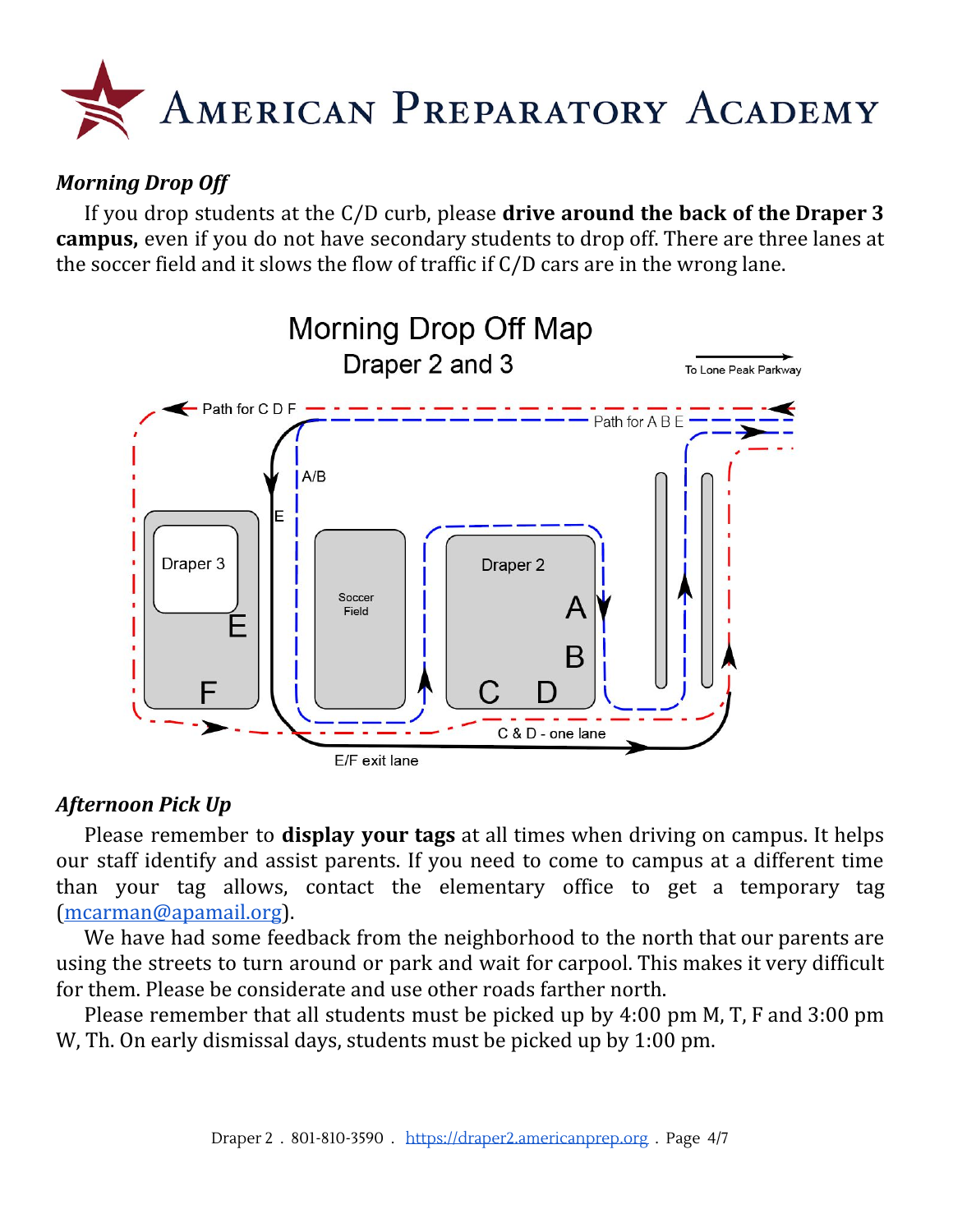

## *Checking Students Out Early*

We have been making many efforts to improve security at our campus. We are now extending this effort to early check outs. If you plan to check your student out before their normal dismissal time, **please allow at least 10-15 minutes.** Instead of sending parents to find their students, our staff will page or retrieve them from their classroom. Depending on how busy our front lobby is and how many early check outs we have, this may take more time than it has in the past. As a reminder, to check out a student early the adult must be listed as a parent, guardian, or emergency contact and present a photo ID.

#### *Visitor Parking Update*

We have created more visitor parking on the east side of campus, next to the sheep field. The 10 stalls on the right and 10 stalls on the left are reserved for visitors and parents. This will be especially convenient for parents who follow the C/D drop off route. The entire front row of parking closest to the school is also dedicated to visitor parking. **PLEASE PARK IN VISITOR STALLS ONLY**. All the other parking stalls are assigned to staff, and when parents park in those spots our amazing staff members have no place to park.

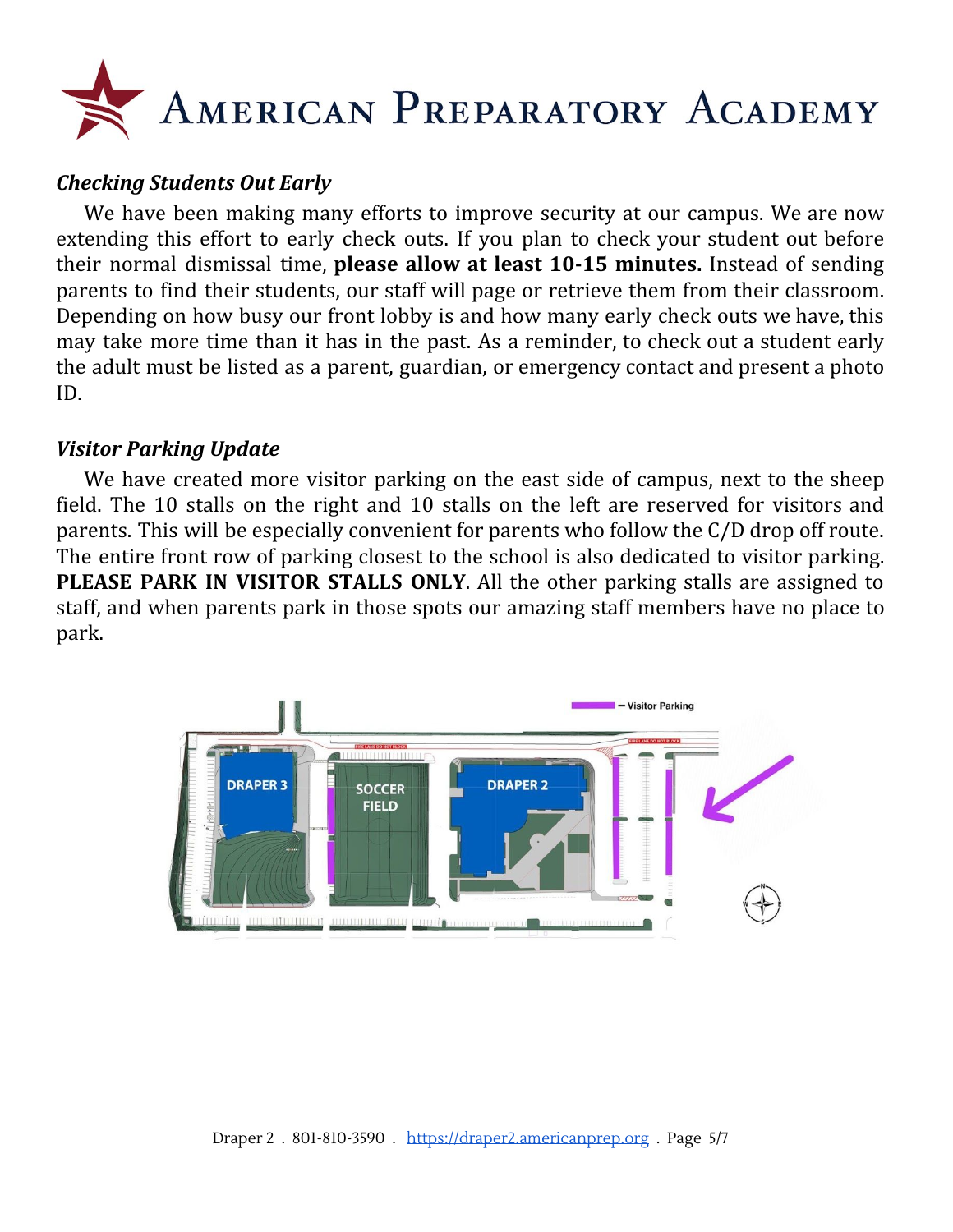

# **Character Development Corner - Mandy Brown**

I am looking for great stories of any of our amazing students who have given service in the community. Examples include volunteering at the Humane Society, collecting coats for a Coat Drive, or visiting an elderly neighbor ron a regular basis, etc. Those are just EXAMPLES. . . the sky's the limit. And if you have pictures to go with the story, that would be WONDERFUL.

We feature these stories of students and staff members on our BUILDER Bulletin Boards (we have one located downstairs and one upstairs in our school). Please send stories and photos to me at mandy.brown@apamail.org.

This month's theme is WORKING DILIGENTLY. In this month's Chew Time Video we learned about some of society's most diligent workers: farmers. We talked about how their work ethic can apply to us at school. For example, a farmer has to care for the cows EVERY SINGLE DAY whether he "feels like it" or not, whether it is hot or cold outside, whether he'd "rather be doing something else." The farmer does the hard work because he knows it will pay off. And that's what we can do at school...work diligently even when we "don't feel like it" etc., knowing the hard work will pay off! Ask your students about it!

# **From our Family School Organization (FSO) - Nicole Harman**

Staff Appreciation Week is February 10-14th and is coming up in less than one month! Our theme for this year is "Thank you for Decades of Service". We will be visiting a different decade each day through food, decorations and gifts. This week is one of our favorites but it is also takes a village to put together. We can not do it without your help! There are many different ways to help and this is a great way to get your 20 volunteer-hours in. Please take a moment to look at both of the signups and decide how you can help. :)

<https://www.signupgenius.com/go/8050844a8ac22a7fd0-staff>

<https://www.signupgenius.com/go/8050844A8AC22A7FD0-staff1>